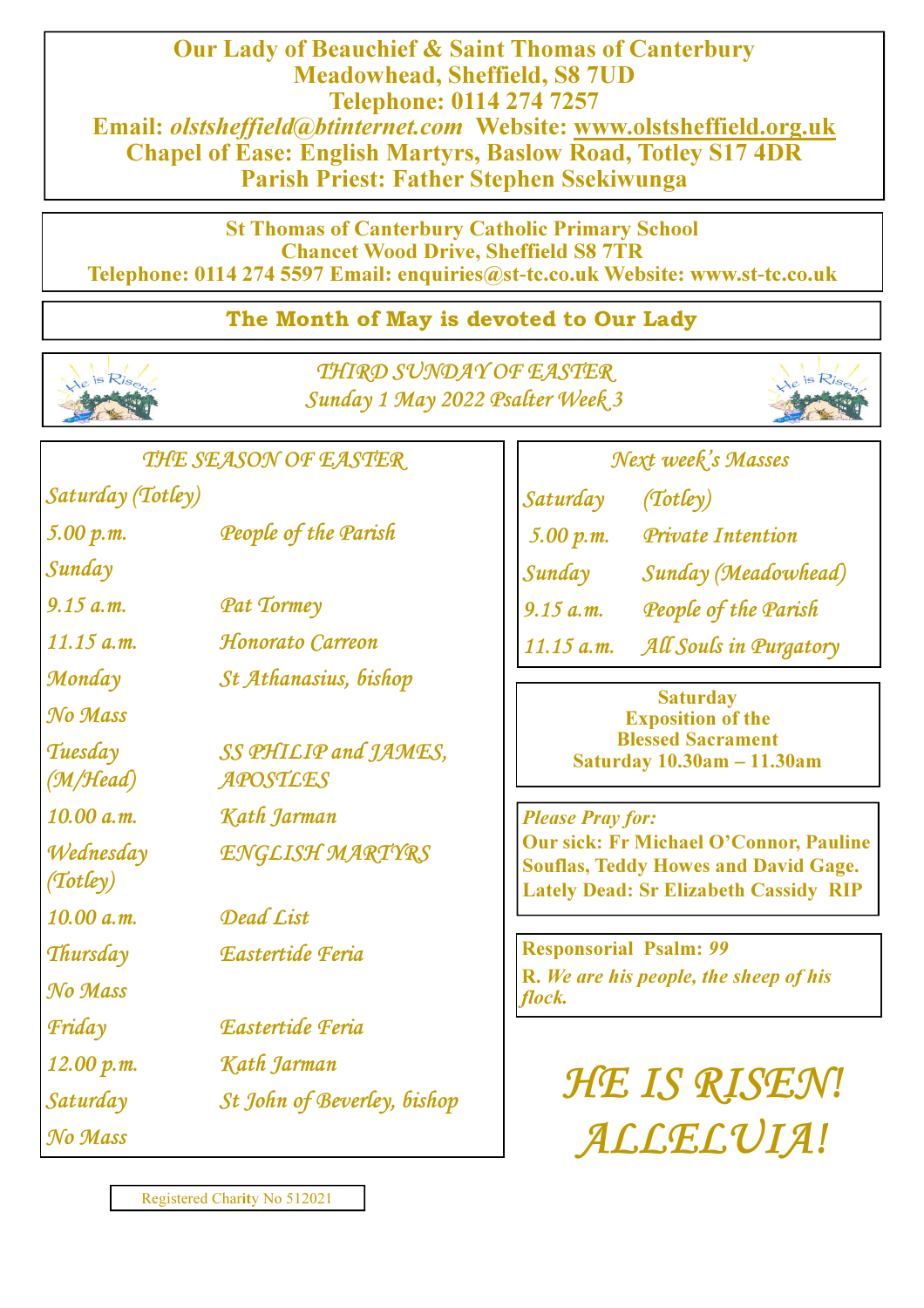# RESURREXIT ALLELUIA!

PLEASE NOTE: The Feast of English Martyrs falls on Wednesday, 4th May. Therefore Tuesday's Mass will be at Meadowhead and Wednesday's Mass will be at Totley.  $\sim$ There will be a small celebration after Mass on Wednesday, so please bring along a little something to share afterwards. Many thanks.

An Invitation! Father Stephen arrived in the parish at the worst possible time - in the middle of the COVID outbreak! This has made it very difficult for him to meet people and get to know everyone the way he would have liked. As things are now improving and to try and rectify this, he will have an Open House on Saturday, 14th May between 11.00am—3.00pm. Please feel free to pop in to the presbytery for a cuppa and a chat anytime during those hours. He'd love the opportunity to meet as many of you as possible. He looks forward to seeing you there.

SVP Collections: The SVP will resume their collections after Mass on the last Sunday of the month.

Parish Outreach meeting on Zoom, 7.30pm Tuesday 10th May includes final preparations for Coffee, Cakes & Cuttings. All welcome. Please contact david.angela.wood@gmail.com for the Zoom link. …..and also if you might be able to help with . . .

Coffee, Cakes & Cuttings will be a bit simpler

this year, though hopefully more than we've been able to do for the last 2 years! So, NO Bric-a-brac please, but do look out your cake recipes, put



cuttings /seedlings on one side and /or make a date to meet friends 10am – 12 noon Saturday 21 May at English Martyrs, Totley, in aid of Transport 17 and other Parish Outreach partners. Thank you.

## 1<sup>st</sup> Sunday Collections:

Thank you for your contributions today for St Wilfrid's and Give to Live.

If you would like to receive the newsletter by email each week, please contact the office with your email your address.

Football **-** Want to start playing 5**-**aside football? OLST are wanting to put a team together. Please contact Michael Doherty on 07969180430.



Safeguarding **-** Please note that Angela Holman is the new Safeguarding Officer along with Diane Lewis, who was already in post. All DBS checks, queries should go to them. Their details are available at the back of church.

Our thanks to Frances Glaze for all her work on this over the last few years.

Parking - Please remember that parking outside church on a Sunday morning is restricted between 9.00am-12 noon to those with a blue disabled badge. This is to ensure parishioners with mobility problems are able to park closer to church.

As our attendance numbers increase, post-lockdown, it's all the more important that these restrictions are respected. Please be aware that Traffic Wardens are now patrolling the area and the chances are you will end up with a ticket if you park there without a valid blue badge.

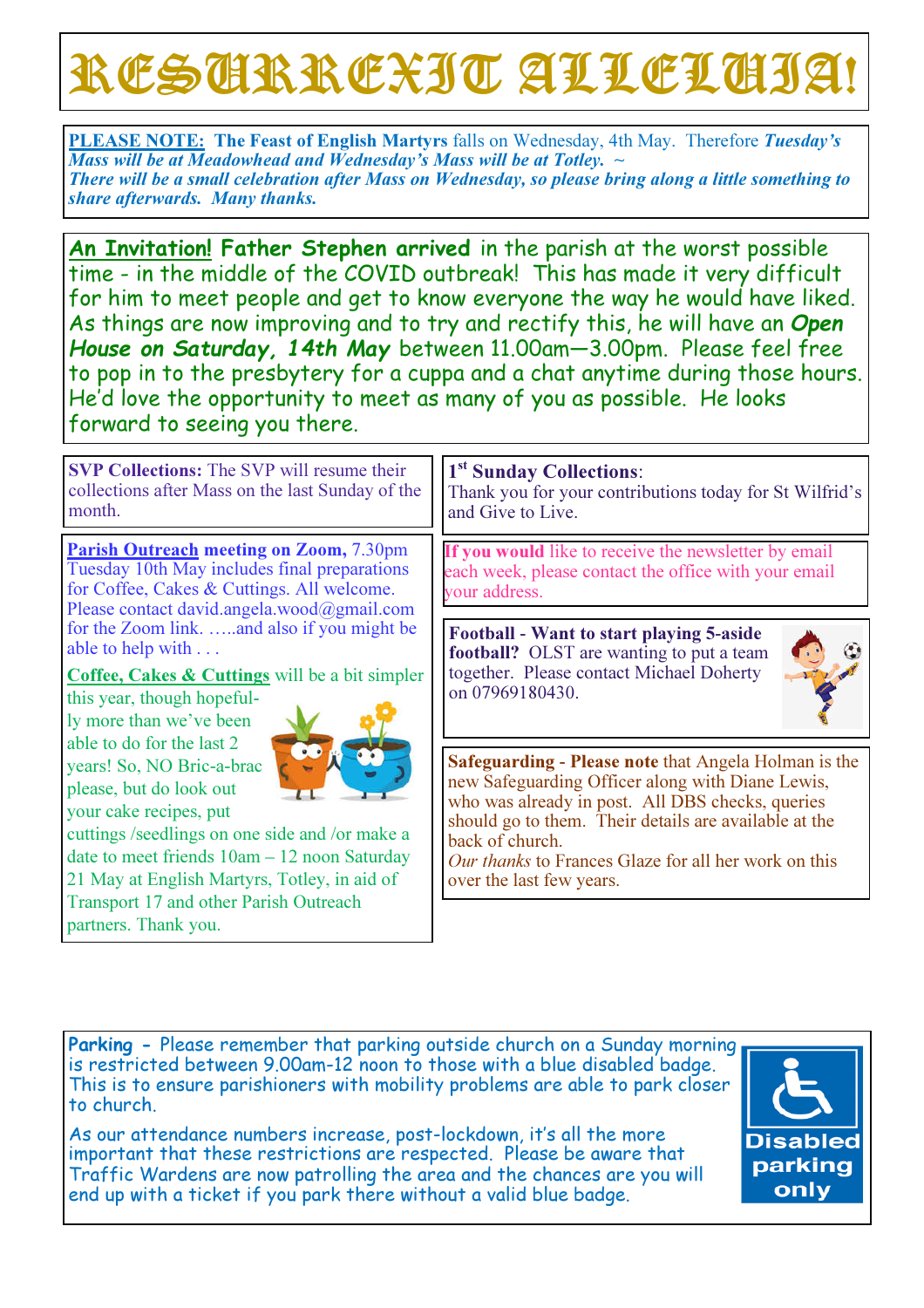#### 'FINDING TIME FOR SILENCE'

### Retreat at Ampleforth Abbey, Friday 13 - Sunday 15 May 2022. Led by Fr

Kevin Hayden OSB in association with the Lay Community of St Benedict https://www.lcsb.uk/

For further details please ring Christine and Richard Watts on 0114 2667437.

Hallam Walsingham Diocesan Pilgrimage Saturday 23 July 2022 Coaches leave Pond Hill at 7.30 a.m. £18 adults, £12 students/children, Procession along the Holy Mile, Mass of Sunday. Contact Joseph Durham 07939 152558 joseph.durham52@gmail.com or Francesca Flynn, 0114 2686247 francesca@fmflynn.plus.com

#### Opportunities to Deepen Your faith and respond to Your Baptismal Calling

Catholic Certificate in Religious Studies Survey

Is a certificate course validated by the Bishops' Conference of England and Wales. It offers a basic foundation in Catholic theology and practice through teaching, discussion, study, and personal reflection. The Formation and Mission Department is currently consulting on how best to deliver the next course which will start in September. If you are interested in participating please complete this google survey https://forms.gle/fxkEiiiaKvsVFqnb7

The diocese is also looking for participants in the Loyola University Certificate in Pastoral Ministry which begin in September. The customized certificate consists of ten six-week modules delivered in an online format allowing participants the freedom and flexibility of study in their own home. Participants need to be serious about their own faith development, willing to serve in the local church and have competent computer skills. If you would like to find out more please email your details to formation-mission@hallamdiocese.com

#### Fix the Food System: Launch of CAFOD campaign, Wednesday, 11 May 7**-**8 pm

Our food system is broken. It doesn't work for the people who work the hardest and it doesn't work for the planet. Profits come before people, and the farmers who grow our food live in poverty. The good news? Alternatives already exist, and communities who work with CAFOD are leading the way, growing food in ways that are good for people and the planet. Register to join us.

#### The English Martyrs

This Wednesday, 4 May, is the Feast of the English Martyrs. On 4 May 1535, at Tyburn in London, there died three Carthusian monks, the first of many Roman Catholic martyrs of the English Reformation and its aftermath in the sixteenth and seventeenth centuries. Of these, forty-two have been canonised and a further 242 have been declared Blessed. But the true number of those who died on the scaffold, perished in prison or were tortured or persecuted for their faith cannot be reckoned. The persecution lasted for around 150 years and left a permanent mark on English culture. To this day Catholics continue to suffer certain minor discrimination under English law.

Church Play Group **-** Will be opening on Thursday 5th May 9.30am to 11.30am for babies and pre school children. The group will be called The Church Play Group. For further information contact Rachel Tanswell on 07910173906.

 $MATT$ 

#### Thought for the Week!  $\sim$

When you realise how beautiful life is and how privileged you are to witness the miracles around you, you will tilt your head back and smile gratefully at the sky and say 'Thank You God'.